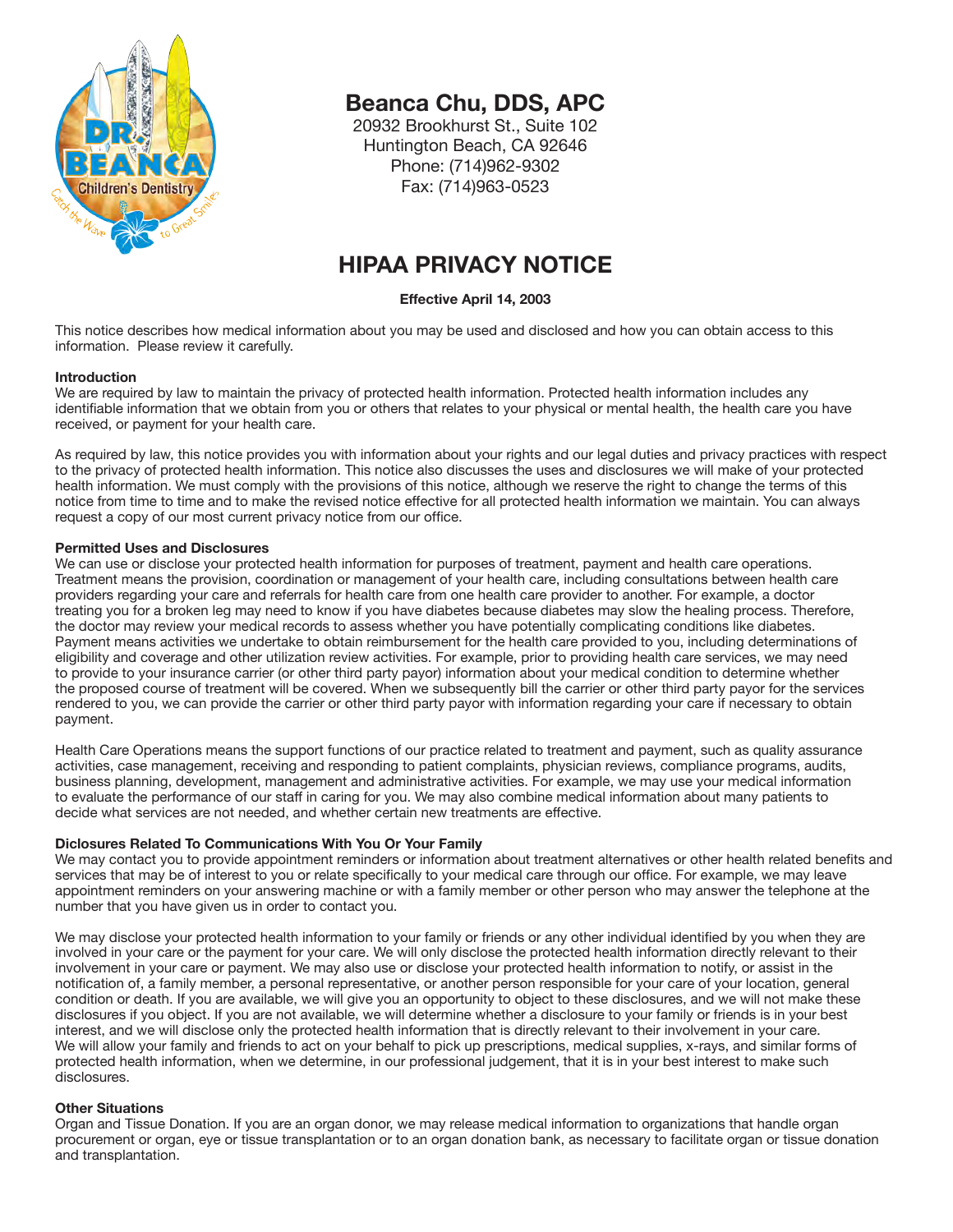# **Military and Veterans.**

If you are a member of the armed forces, we may release medical information about you as required by military command authorities. We may also release medical information about foreign military personnel to the appropriate foreign military authority. Public Health Risks. We may disclose medical information about you for public health activities. These activities generally include the following:

- To prevent or control disease, injury or disability
- To report births and deaths
- To report victim of abuse, neglect, or domestic violence
- To report reactions to medications
- To notify people of product, recalls, repairs or replace or replacements
- To notify a person who may have been exposed to a disease or may be at risk for contracting or spreading a disease or condition

# **Health Oversight Activities.**

We may disclose medical information to federal or state agencies that oversee our activities. These

activities are necessary for the government to monitor the health care system, government programs, and compliance with civil rights laws. We may disclose protected health information to persons under the Food and Drug Administration's jurisdiction to track products or to conduct post-marketing surveillance.

# **Lawsuits and Disputes.**

If you are involved in a lawsuit or dispute, we may disclose medical information about you in response to a court or administrative order. We may also disclose medical information about you in a response to a subpoena, discovery request or

other lawful process by someone else involved in the dispute.

Law Enforcement. We may release medical information if asked to do so by a law enforcement official:

- In response to a court order, subpoena, warrant, summons or similar process
- To identify or locate a suspect, fugitive, material witness, or missing person
- About the victim of a crime if, under certain limited circumstances, we are unable to obtain the person's agreement
- About a death we believe may be the result of a criminal conduct
- About criminal conduct on our premises
- In emergency circumstances to report a crime; the location of the crime or victims or the identity, description or location of the person who committed the crime

# **Coroners, Medical Examiners and Funeral Directors.**

We may release medical information to a coroner or medical examiner. This may be necessary, for example, to identify a deceased person or determine the cause of death. We may also release medical information about patients to funeral directors as necessary to carry out their duties.

# **Inmates.**

If you are an inmate of a correctional institution or under the custody of a law enforcement official, we may release medical information about you to the correctional institution or low enforcement official. This release would be necessary for the institution to provide you with health care, to protect your health and safety or the health and safety of others, or for the safety and security of the correctional institution.

# **Serious Threats.**

As permitted by applicable law and standards of ethical conduct, we may use and disclose protected health information if we, in good faith, believe that the use of disclosure is necessary to prevent or lessen a serious and imminent threat to the health or safety of a person or the public.

# **Disaster Relief.**

When permitted by law, we may coordinate our uses and disclosures of protected health information with public or private entities authorized by law or by charter to assist in disaster relief efforts.

# **Your Rights**

 1. You have the right to request restrictions on our uses and disclosures of protected health information for treatment, payment and health care operations. However, we are not required to agree to your request.

2. You have the right to reasonably request to receive communications of protected health information by alternative means or at alternative locations.

3. Subject to payment of a reasonable copying charge as provided by state law, you have the right to inspect or obtain a copy of the protected health information contained in your medical and billing records and in any other practice records used by us to make decisions about you, except for:

- Psychotherapy notes, which are notes recorded by a mental health professional documenting or analyzing the contents of conversation during a private counseling session or a group, joint or family counseling session and that have been separated from the rest of your medical record
- Information compiled in a reasonable anticipation of, or fur use in, a civil, criminal, or administrative action or proceeding.
- Protected health information involving laboratory tests when you access is required by law
- If you are a prison inmate and obtaining such information would jeopardize your health, safety, security, custody, or rehabilitation or that of other inmates, or the safety of any officer, employee, or other person at the correctional institution or person responsible for transporting you
- If we obtained or created protected health information as part of a research study for as long as the research is in progress, provided that you agreed to the temporary denial of access when consenting to participate in the research